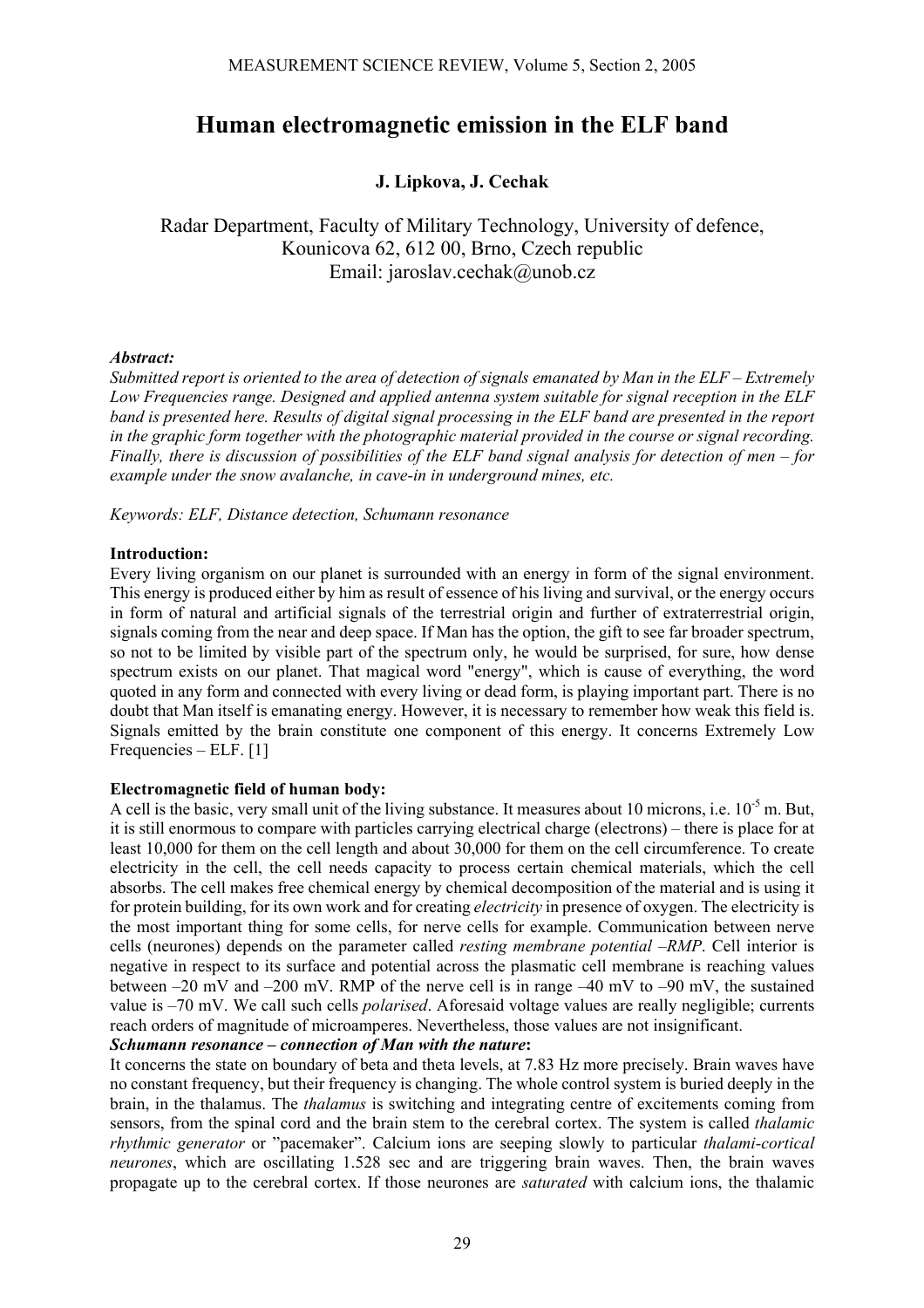oscillations stop. The brain waves are "idling" during this "*silent phase*", lasting from 5 to 25 seconds. The thalamic oscillations start again, when the calcium level in cells drops to the value allowing the neurone to oscillate again. EEG has shown that waves do not expand to the brain only, but through the whole nervous system (through the perineural system) and to every part of the organism. So, the brain waves adjust sensitivity and activity of the whole nervous system. The time domain, where the brain waves are not thalamus controlled is the most interesting part of the system. Then the *brain field* can be affected by electrical and magnetic *rhythms from outside*, natural or artificial. Magnetic field of Earth (geomagnetic field) is reason for magnetic needle of a compass pointing to the North Pole. But, if you look to the needle under the microscope, you see its minute movement due to *geomagnetic microscopic pulses,* which are reason for the unique geophysical mechanism – *Schumann resonance*. German atmospheric physician W. O. Schumann brought in the idea that the space between the Earth surface and the ionosphere behaves as the *resonance cavity* – energy for this cavity is supplied with thunderbolts. The Schumann theory was accepted in sixties. So, thunderbolts generate *electromagnetic standing waves* propagating around the globe. Those waves are reflected from the ionosphere back to the Earth surface and then back to the ionosphere. So, value of the Schumann resonance depends on the distance of the ionosphere from the Earth surface, which is subject to the *Sun activity*. This value is subject to the magnetic storms disturbing the ionosphere above all and the Schumann resonance trails off, so it is created by *terrestrial activities* and modified or *modulated by extraterrestrial* activities. The following correlation is interesting as well, resulting from that all – *wave length*. We can find out by calculation, that  $\lambda = c/f = 2.997924580$ .  $10^{8}/7.83 = 38.3$  thousand km. This number is not accidental and it is close to the value of the *Earth circumference*. [2],[3]

### **Measurement of the human body emission in ELF band:**

For measurement of the human body emission in ELF band, we can use the loop antennae of the type used in bands ranging from ELF to UHF from the very beginning of radio communication. Their small dimension is their main advantage to compare with the wavelength for which they are intended and the source distance. Big volume of the copper wire needed for winding is their main disadvantage. They are working with the magnetic field entirely, to compare with their counterpart – electric monopole. For this purpose, the loop antenna was designed and constructed, its picture is in Fig.1.



Fig.1: Picture of the loop antenna for ELF band in the anechoic chamber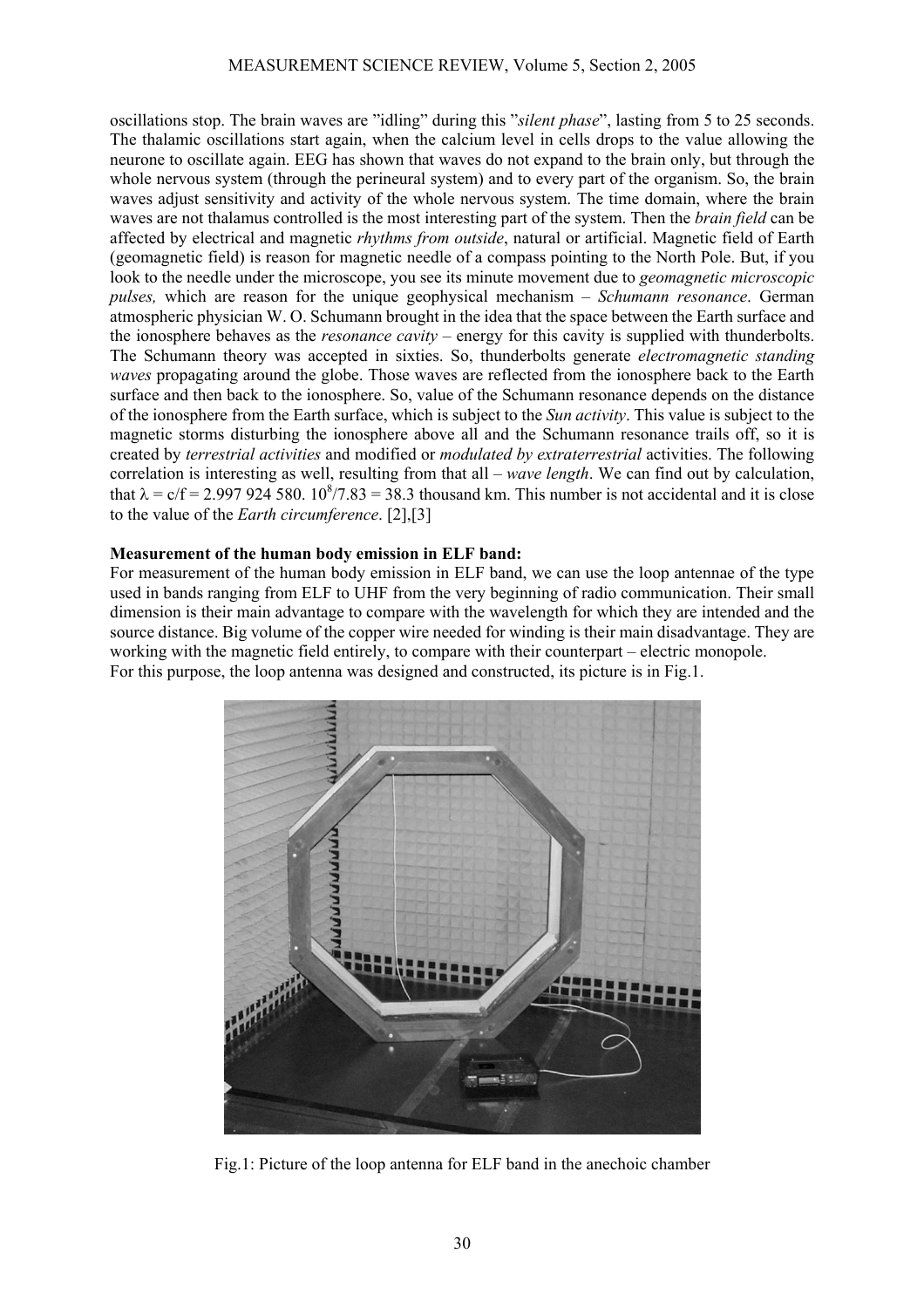The antenna has following electrical parameters:

- Antenna effective aperture:  $118.3 \text{m}^2$ ,
- Loop resistance:  $5.98 \Omega$ ,
- Loop inductance:  $31.2$  mH,

Low limiting frequency: 30.5 Hz. Signal from the antenna goes to the current/voltage converter and then to the subsequent amplifying stages. The amplified signal goes through the low pass filter. To filter out the all around present industrial interference in the 50 Hz band, the low frequency value of the filter was chosen of 30 Hz. Filter output signal was digitised with the 16-bit A/D converter with the sample frequency of 44.1 kHz. The whole measuring installation was supplied from a battery and placed into the grounded anechoic chamber. The signal in ELF range was registered without a person and with a person, alternatively.

#### **ELF band signal analyse:**

There is an example of time record of the signal 4 minutes long in the Fig.2, where the first part was recorded without presence of a person in the anechoic chamber and the second part was recorded in presence of a person. Even when the record was made in the shielded anechoic chamber, it is obvious from the time diagram of the recorded signal that there is strong industrial interference present. The sporadically emerging harmonic signal on frequency 16.87 Hz 8 to 39 periods long deserves special attention. It is highly probable that this signal comes from the near trolley line. This signal did not appear in the record made during measurements in the night.



Fig.2: Time record of ELF signal in the anechoic chamber

The spectral analyse gives us more information about recorded signals. The PSD - Power spectral density diagram of the recorded data is in Figure 3. There is the Schumann resonance on frequency of 7.1 Hz in both diagrams (red), but it is interesting fact that there is the resonance of the Schumann frequency with the Man (blue) – distinct splitting and amplification of the spectral peak on frequency of 7.1 Hz. There is the second distinct frequency peak on frequency of 6.7 Hz, too. Hereinafter, there were other, albeit less distinctive harmonic components on frequencies of 2 Hz, 3 Hz, 4.2 Hz, 16.8 Hz and 21.3 Hz incidental with the cardiac, breathing and cerebral human activity.